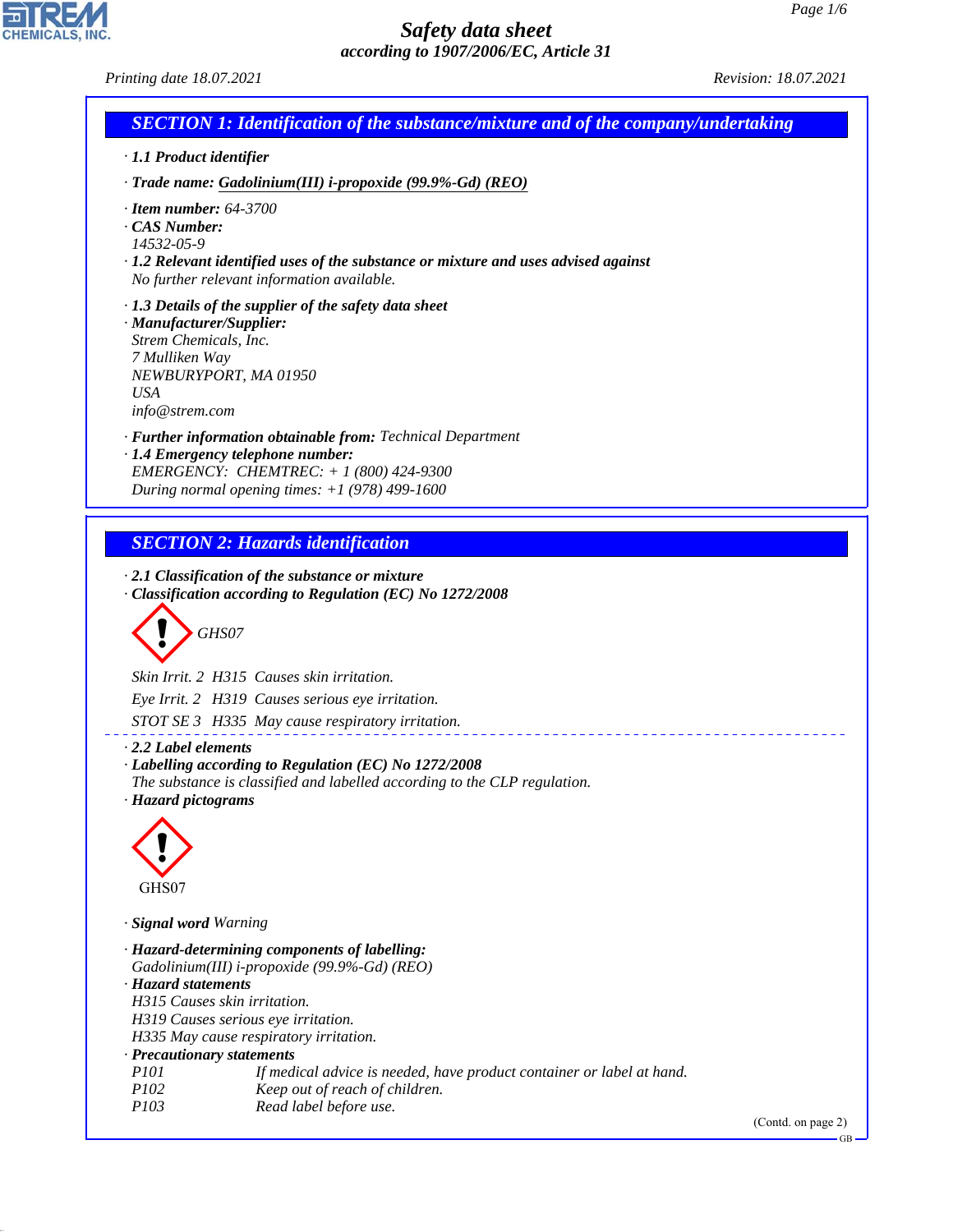*Printing date 18.07.2021 Revision: 18.07.2021*

#### *Trade name: Gadolinium(III) i-propoxide (99.9%-Gd) (REO)*

|                           | (Contd. of page 1)                                                                                    |
|---------------------------|-------------------------------------------------------------------------------------------------------|
| P231                      | Handle under inert gas.                                                                               |
| P <sub>222</sub>          | Do not allow contact with air.                                                                        |
|                           | P305+P351+P338 IF IN EYES: Rinse cautiously with water for several minutes. Remove contact lenses, if |
|                           | present and easy to do. Continue rinsing.                                                             |
| $P403 + P233$             | Store in a well-ventilated place. Keep container tightly closed.                                      |
| P422                      | Store contents under inert gas.                                                                       |
| <i>P501</i>               | Dispose of contents/container in accordance with local/regional/national/international                |
|                           | regulations.                                                                                          |
| $\cdot$ 2.3 Other hazards |                                                                                                       |

*· Results of PBT and vPvB assessment*

*· PBT: Not applicable.*

*· vPvB: Not applicable.*

#### *SECTION 3: Composition/information on ingredients*

*· 3.1 Chemical characterisation: Substances*

*· CAS No. Description*

*14532-05-9 Gadolinium(III) i-propoxide (99.9%-Gd) (REO)*

#### *SECTION 4: First aid measures*

- *· 4.1 Description of first aid measures*
- *· After inhalation: In case of unconsciousness place patient stably in side position for transportation.*
- *· After skin contact: Immediately wash with water and soap and rinse thoroughly.*

*· After eye contact:*

- *Rinse opened eye for several minutes under running water. If symptoms persist, consult a doctor.*
- *· After swallowing: If symptoms persist consult doctor.*
- *· 4.2 Most important symptoms and effects, both acute and delayed No further relevant information available.*
- *· 4.3 Indication of any immediate medical attention and special treatment needed*

*No further relevant information available.*

### *SECTION 5: Firefighting measures*

- *· 5.1 Extinguishing media*
- *· Suitable extinguishing agents: Use fire extinguishing methods suitable to surrounding conditions.*
- *· 5.2 Special hazards arising from the substance or mixture No further relevant information available.*
- *· 5.3 Advice for firefighters*

44.1.1

*· Protective equipment: No special measures required.*

### *SECTION 6: Accidental release measures*

- *· 6.1 Personal precautions, protective equipment and emergency procedures Not required.*
- *· 6.2 Environmental precautions: No special measures required.*
- *· 6.3 Methods and material for containment and cleaning up: Dispose contaminated material as waste according to item 13. Ensure adequate ventilation.*
- *· 6.4 Reference to other sections See Section 7 for information on safe handling. See Section 8 for information on personal protection equipment.*

(Contd. on page 3)

GB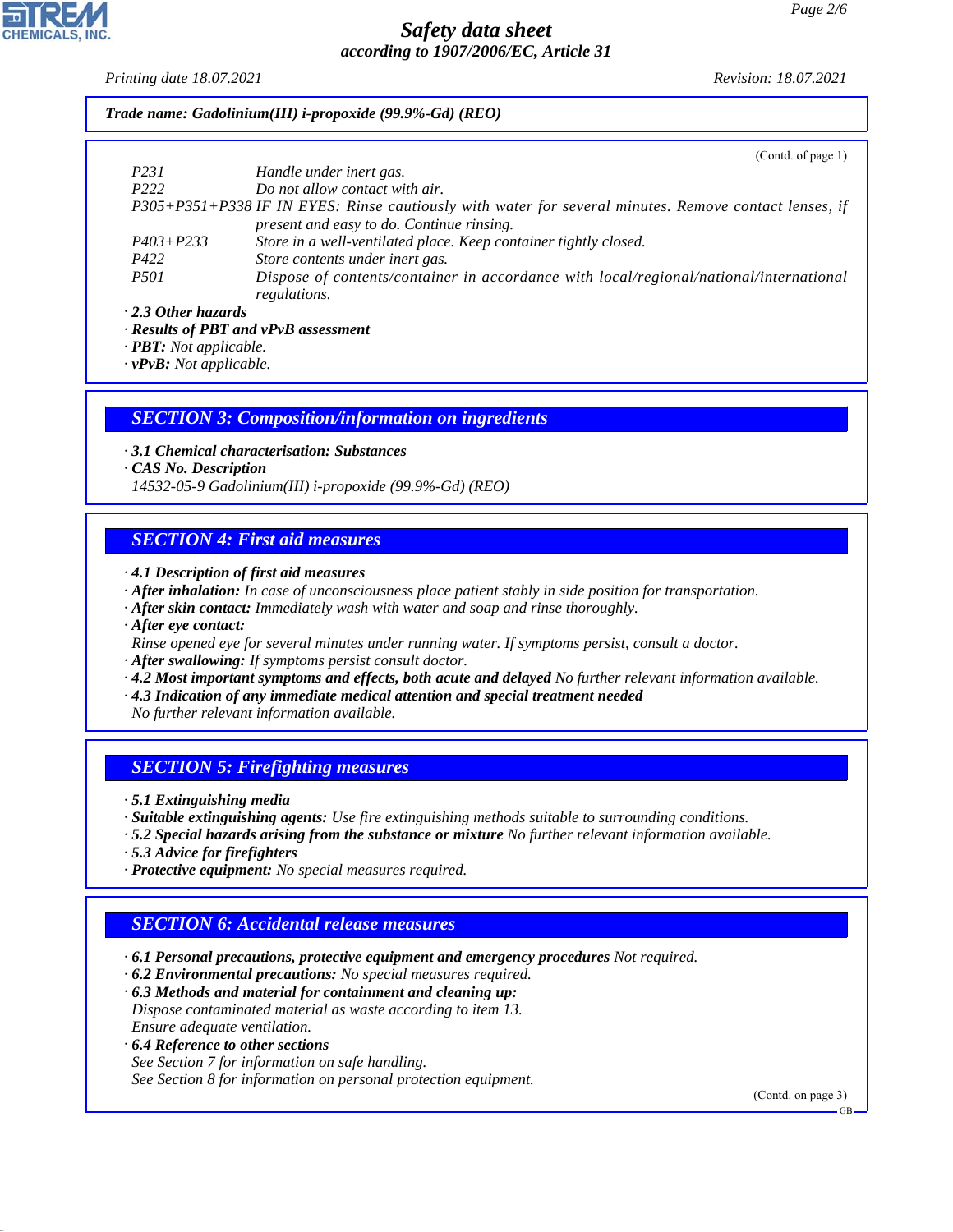*Printing date 18.07.2021 Revision: 18.07.2021*

*Trade name: Gadolinium(III) i-propoxide (99.9%-Gd) (REO)*

(Contd. of page 2)

*See Section 13 for disposal information.*

#### *SECTION 7: Handling and storage*

- *· 7.1 Precautions for safe handling Open and handle receptacle with care.*
- *· Information about fire and explosion protection: No special measures required.*
- *· 7.2 Conditions for safe storage, including any incompatibilities*
- *· Storage:*
- *· Requirements to be met by storerooms and receptacles: No special requirements.*
- *· Information about storage in one common storage facility: Not required.*
- *· Further information about storage conditions: Keep container tightly sealed. Store in cool, dry conditions in well sealed receptacles.*
- *· 7.3 Specific end use(s) No further relevant information available.*

## *SECTION 8: Exposure controls/personal protection*

- *· Additional information about design of technical facilities: No further data; see item 7.*
- *· 8.1 Control parameters*
- *· Ingredients with limit values that require monitoring at the workplace: Not required.*
- *· Additional information: The lists valid during the making were used as basis.*
- *· 8.2 Exposure controls*
- *· Personal protective equipment:*
- *· General protective and hygienic measures:*

*Keep away from foodstuffs, beverages and feed. Immediately remove all soiled and contaminated clothing Wash hands before breaks and at the end of work. Avoid contact with the eyes and skin.*

*· Respiratory protection:*

*In case of brief exposure or low pollution use respiratory filter device. In case of intensive or longer exposure use self-contained respiratory protective device.*

*· Protection of hands:*



44.1.1

\_S*Protective gloves*

*The glove material has to be impermeable and resistant to the product/ the substance/ the preparation. Due to missing tests no recommendation to the glove material can be given for the product/ the preparation/ the chemical mixture.*

*Selection of the glove material on consideration of the penetration times, rates of diffusion and the degradation · Material of gloves*

*The selection of the suitable gloves does not only depend on the material, but also on further marks of quality and varies from manufacturer to manufacturer.*

*· Penetration time of glove material*

*The exact break through time has to be found out by the manufacturer of the protective gloves and has to be observed.*

(Contd. on page 4)

GB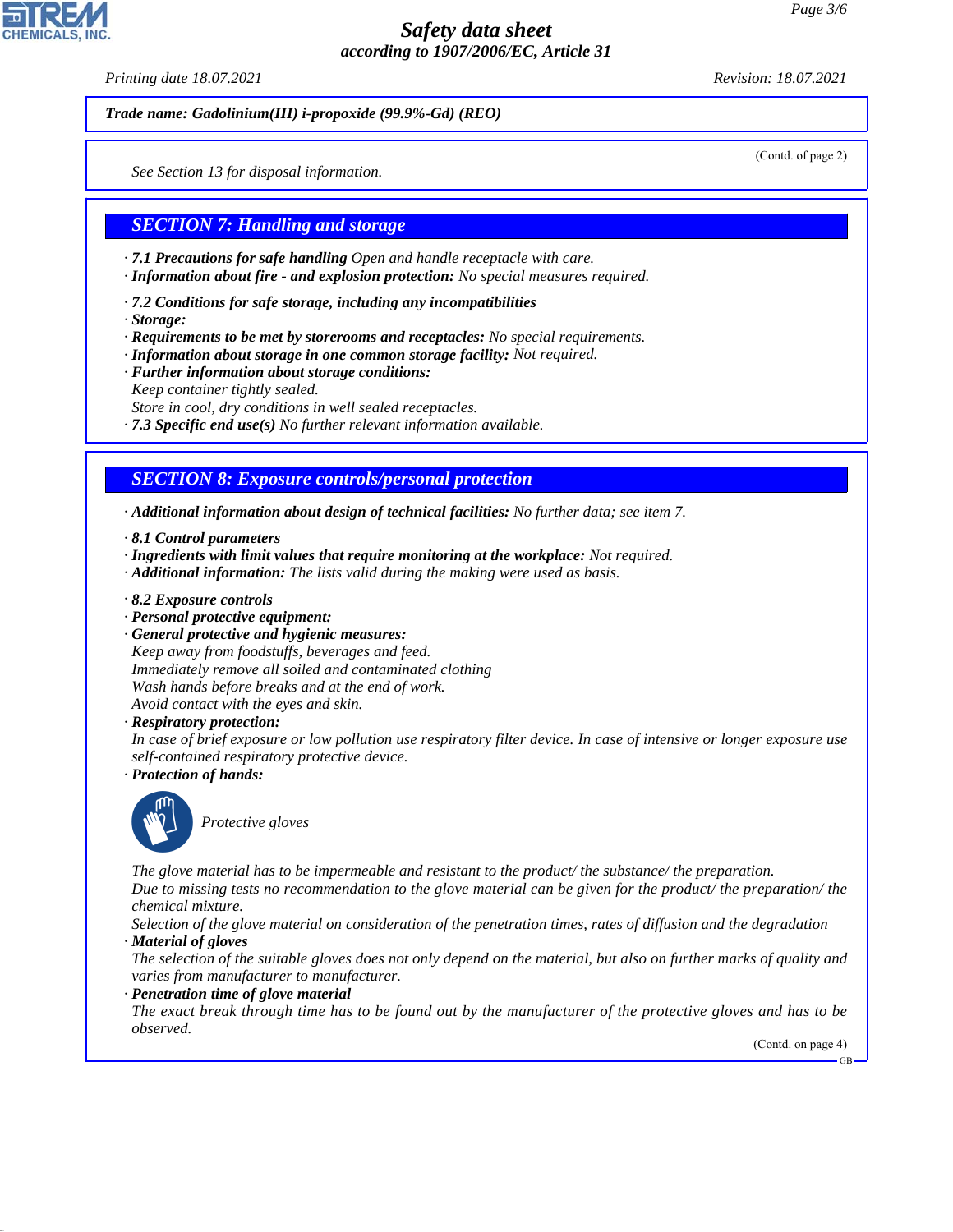*Printing date 18.07.2021 Revision: 18.07.2021*

CHEMICALS, INC.

| Trade name: Gadolinium(III) i-propoxide (99.9%-Gd) (REO)                                  |                                               |                    |  |
|-------------------------------------------------------------------------------------------|-----------------------------------------------|--------------------|--|
| $\cdot$ Eye protection:                                                                   |                                               | (Contd. of page 3) |  |
| Tightly sealed goggles                                                                    |                                               |                    |  |
| · 9.1 Information on basic physical and chemical properties<br><b>General Information</b> |                                               |                    |  |
| $\cdot$ Appearance:                                                                       |                                               |                    |  |
| Form:                                                                                     | Powder                                        |                    |  |
| Colour:                                                                                   | Whitish                                       |                    |  |
| $\cdot$ Odour:                                                                            | <b>Odourless</b>                              |                    |  |
| · Odour threshold:                                                                        | Not determined.                               |                    |  |
| $\cdot$ pH-value:                                                                         | Not applicable.                               |                    |  |
| · Change in condition                                                                     |                                               |                    |  |
| Melting point/freezing point:                                                             | Undetermined.                                 |                    |  |
| Initial boiling point and boiling range: Undetermined.                                    |                                               |                    |  |
| · Flash point:                                                                            | Not applicable.                               |                    |  |
| · Flammability (solid, gas):                                                              | Not determined.                               |                    |  |
| · Ignition temperature:                                                                   |                                               |                    |  |
| <b>Decomposition temperature:</b>                                                         | Not determined.                               |                    |  |
| · Auto-ignition temperature:                                                              | Not determined.                               |                    |  |
| · Explosive properties:                                                                   | Product does not present an explosion hazard. |                    |  |
| · Explosion limits:                                                                       |                                               |                    |  |
| Lower:                                                                                    | Not determined.                               |                    |  |
| <b>Upper:</b>                                                                             | Not determined.                               |                    |  |
| · Vapour pressure:                                                                        | Not applicable.                               |                    |  |
| $\cdot$ Density:                                                                          | Not determined.                               |                    |  |
| · Relative density                                                                        | Not determined.                               |                    |  |
| · Vapour density                                                                          | Not applicable.                               |                    |  |
| $\cdot$ Evaporation rate                                                                  | Not applicable.                               |                    |  |
| · Solubility in / Miscibility with                                                        |                                               |                    |  |
| water:                                                                                    | Insoluble.                                    |                    |  |
| · Partition coefficient: n-octanol/water:                                                 | Not determined.                               |                    |  |
| · Viscosity:                                                                              |                                               |                    |  |
| Dynamic:                                                                                  | Not applicable.                               |                    |  |
| Kinematic:                                                                                | Not applicable.                               |                    |  |
| · Solvent content:                                                                        |                                               |                    |  |
| Organic solvents:                                                                         | $0.0\%$                                       |                    |  |
| $VOC$ (EC)                                                                                | $0.00\%$                                      |                    |  |
| Solids content:                                                                           | 100.0%                                        |                    |  |
| · 9.2 Other information                                                                   | No further relevant information available.    |                    |  |

# *SECTION 10: Stability and reactivity*

44.1.1

*· 10.1 Reactivity No further relevant information available.*

GB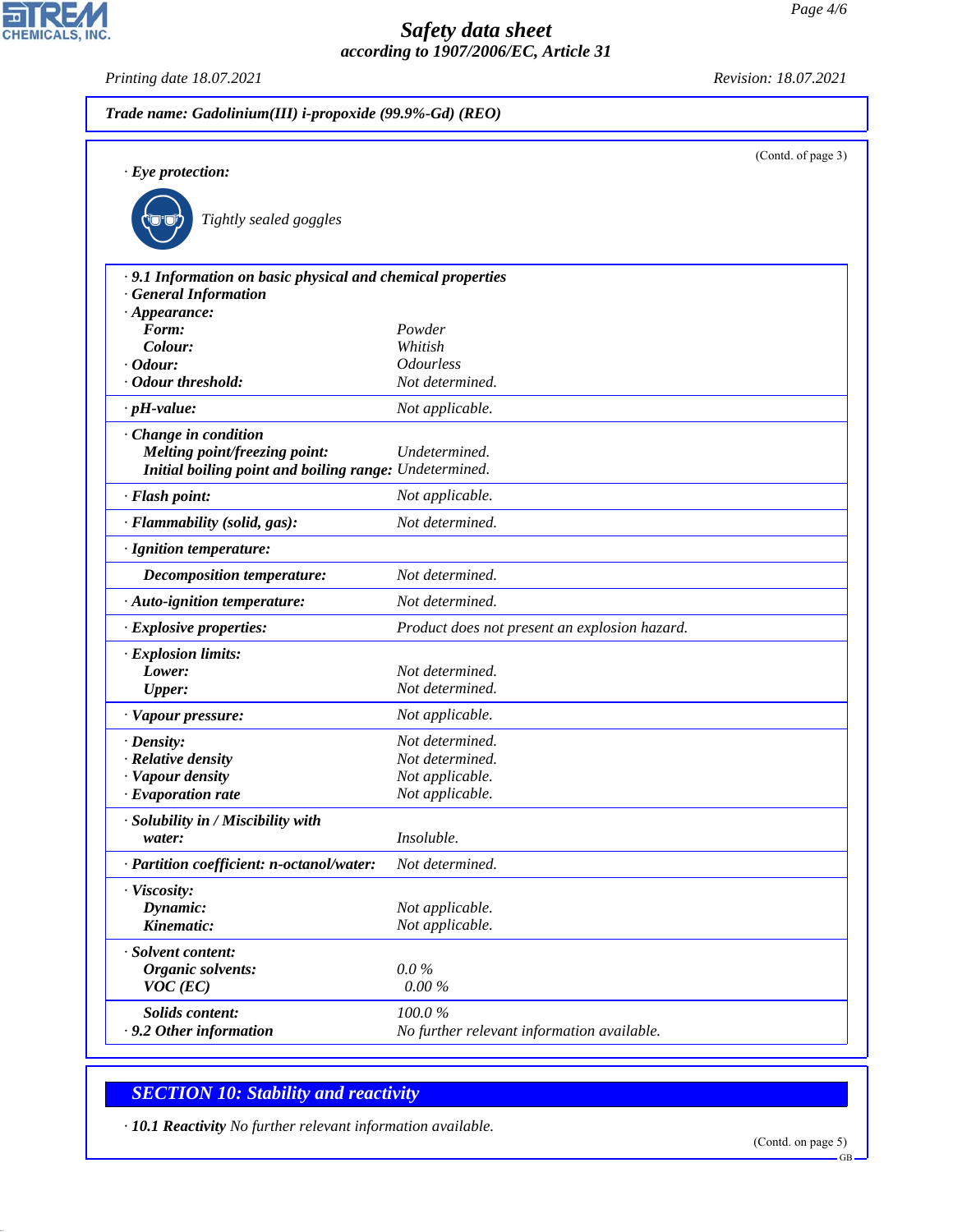*Printing date 18.07.2021 Revision: 18.07.2021*

(Contd. of page 4)

*Trade name: Gadolinium(III) i-propoxide (99.9%-Gd) (REO)*

- *· 10.2 Chemical stability*
- *· Thermal decomposition / conditions to be avoided: No decomposition if used according to specifications.*
- *· 10.3 Possibility of hazardous reactions No dangerous reactions known.*
- *· 10.4 Conditions to avoid No further relevant information available.*
- *· 10.5 Incompatible materials: No further relevant information available.*
- *· 10.6 Hazardous decomposition products: No dangerous decomposition products known.*

## *SECTION 11: Toxicological information*

- *· 11.1 Information on toxicological effects*
- *· Acute toxicity Based on available data, the classification criteria are not met.*
- *· Primary irritant effect:*
- *· Skin corrosion/irritation*
- *Causes skin irritation.*
- *· Serious eye damage/irritation*
- *Causes serious eye irritation.*
- *· Respiratory or skin sensitisation Based on available data, the classification criteria are not met.*
- *· CMR effects (carcinogenity, mutagenicity and toxicity for reproduction)*
- *· Germ cell mutagenicity Based on available data, the classification criteria are not met.*
- *· Carcinogenicity Based on available data, the classification criteria are not met.*
- *· Reproductive toxicity Based on available data, the classification criteria are not met.*
- *· STOT-single exposure*
- *May cause respiratory irritation.*
- *· STOT-repeated exposure Based on available data, the classification criteria are not met.*
- *· Aspiration hazard Based on available data, the classification criteria are not met.*

### *SECTION 12: Ecological information*

- *· 12.1 Toxicity*
- *· Aquatic toxicity: No further relevant information available.*
- *· 12.2 Persistence and degradability No further relevant information available.*
- *· 12.3 Bioaccumulative potential No further relevant information available.*
- *· 12.4 Mobility in soil No further relevant information available.*
- *· Additional ecological information:*
- *· General notes: Not known to be hazardous to water.*
- *· 12.5 Results of PBT and vPvB assessment*
- *· PBT: Not applicable.*
- *· vPvB: Not applicable.*
- *· 12.6 Other adverse effects No further relevant information available.*

### *SECTION 13: Disposal considerations*

- *· 13.1 Waste treatment methods*
- *· Recommendation*

44.1.1

*Must not be disposed together with household garbage. Do not allow product to reach sewage system.*

- *· Uncleaned packaging:*
- *· Recommendation: Disposal must be made according to official regulations.*

(Contd. on page 6)

GB